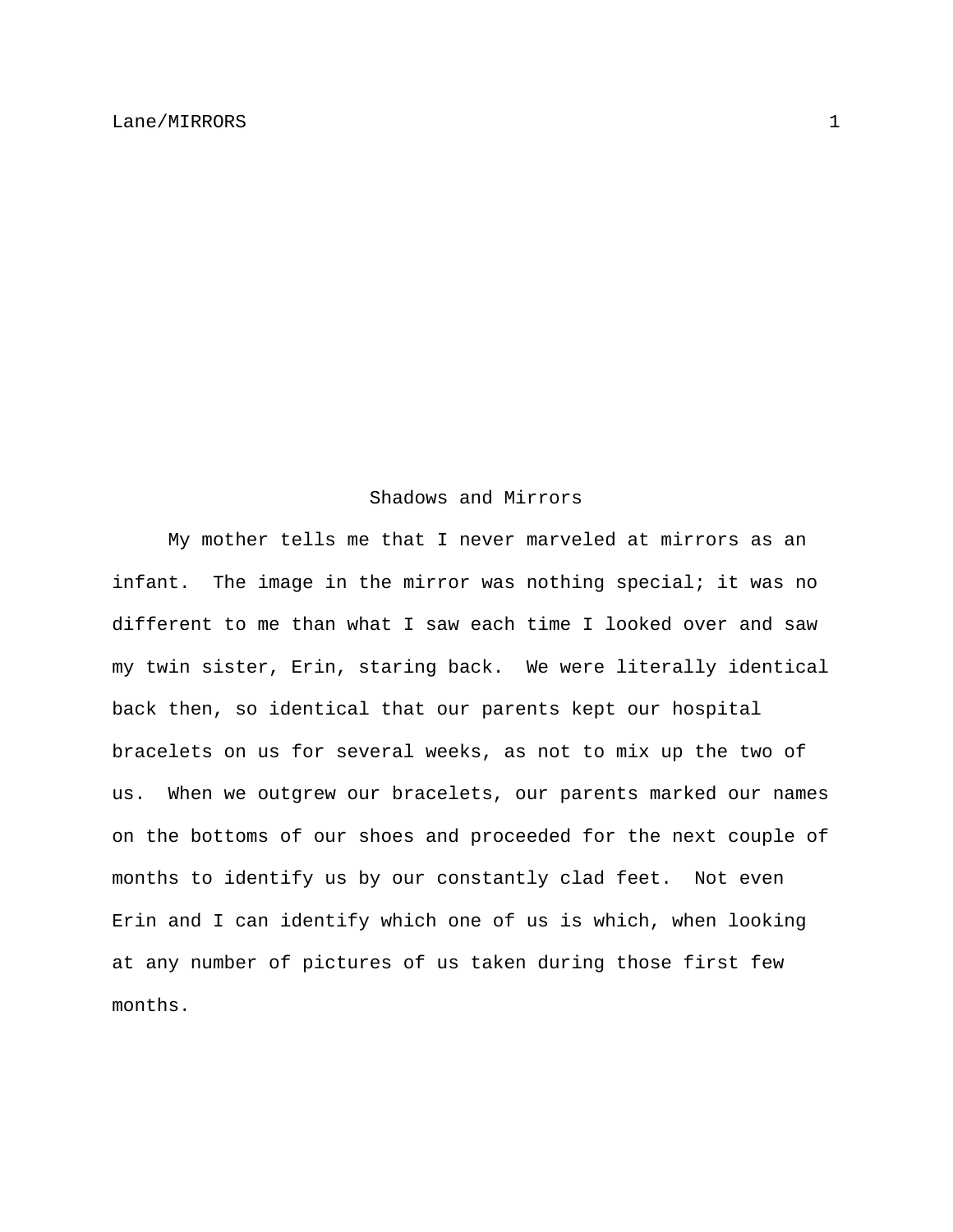Being one of a multiple birth is an experience that is difficult to describe. There is something to be said for a relationship that begins as a single being and then suddenly becomes two (or more) people, not to mention the complex that can result very easily from growing up with an exact genetic duplicate at one's side. Unfortunately most people do not appreciate the damage that can arise from raising multiples without teaching and encouraging early on the value of independence and individuality.

 Erin and I originally were to be named "Amanda" and "Melinda" – "Mindy and Mandy." Adorable. Abominable. My great-grandmother, who was also a twin, vehemently warned my mother against cursing me and my sister in such a way; she had suffered matching names with her sister (they were June and Jean), and she swore it had scarred the both of them for life. My parents reluctantly agreed upon two very different names and assumed the identity crisis had been thwarted.

 Unfortunately even my great-grandmother, with whom we spent the bulk of our early childhood days, gave into the other horrific, yet difficult to resist, temptation that comes along with raising twins: she dressed us in identical clothing on a daily basis, without fail. If there was ever any difference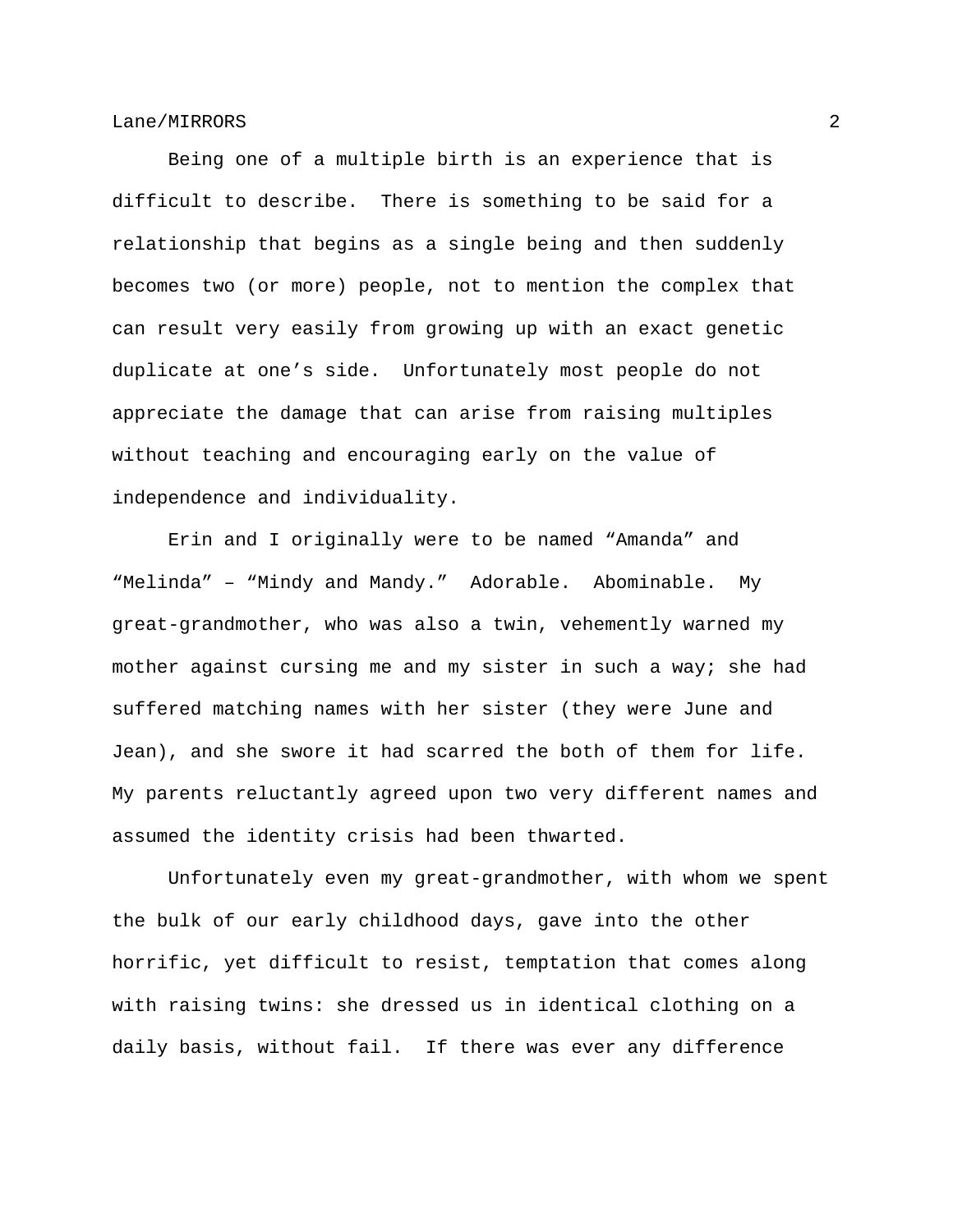whatsoever in what we wore, we would wear the same cut of dress or outfit, but in different colors. Our parents were no better. They treated us not as individuals, but as a unit. At birthdays we always shared a cake and candles, and almost all gifts, we came to expect, were either shared or identical (or in different colors), no matter who they came from. What made the least of all sense, however, was the fact that Erin and I almost always got punished together, as well, even though Erin was usually the only one to misbehave.

 We began life as "Twin A" and "Twin B" at the hospital. I was "Twin B." Erin asserted her dominance from day one, insisting on more of Mom's nutrients from within the womb, and then taking my natural right to be born first by blocking my path when I was ready to go. In a natural birth, the twin on the bottom comes out first, and in a Caesarean section the twin on top instead gets the honor. Of course, Erin's move made a Caesarean section necessary, effectively placing her first in our birth order. Dethroned from my rightful title as "Twin A" and over a pound lighter than my alpha counterpart, our positions in life had already been determined. As the years would progress I would grow to become little more than her shadow, and I would keep that designation for even more years to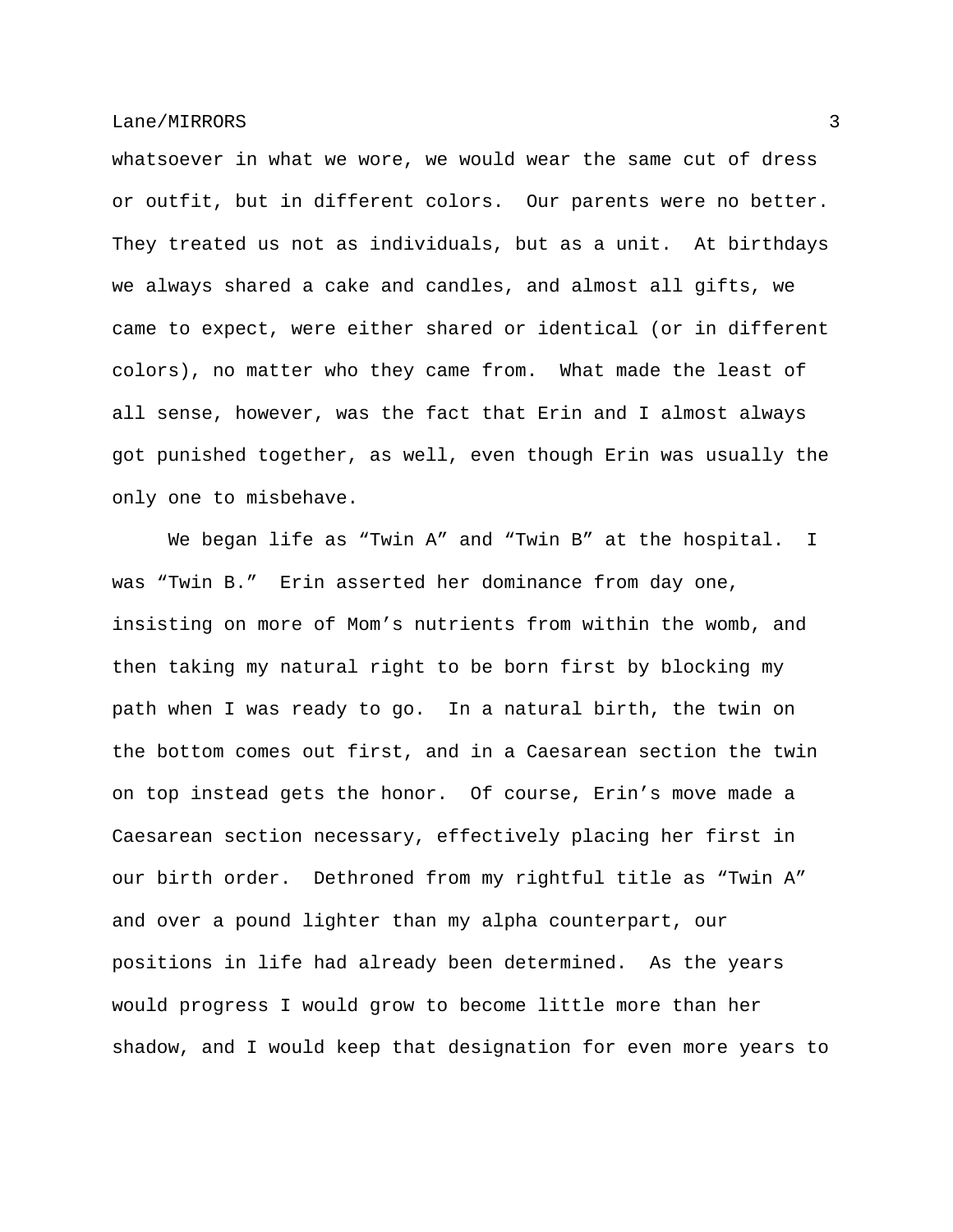come.

 Being somewhat of an introverted child, I was more than happy to be Erin's shadow. I was perfectly content to have her as my only friend, too shy to make friends of my own at school. We developed our own language and became fluent in speaking it, which only helped me to seclude and segregate myself even further from my peers. No one saw what was happening, though. No one did anything to stop it, not when I still had a chance.

 My world seemed to come to an end when third grade rolled around and I found myself, for the first time in my life, forced apart from my sister. Our classrooms were only across the hall from one another, and yet it felt like we were light-years away. I didn't know what to do with myself. I felt alone in the crowded classroom. I felt vulnerable. I thought I'd never get through that year . . . and then the next, when once again the school placed us in separate classrooms. I found myself simply unable to interact with my classmates, and it wasn't long before I was the regular target of bullies and pranksters. Erin usually only stuck up for me in secret, as difficult as that was for me to understand. As strange as it was, most of my bullies were actually kids who ran among Erin's circles of friends.

As we got older Erin's friends grew more tolerant of me,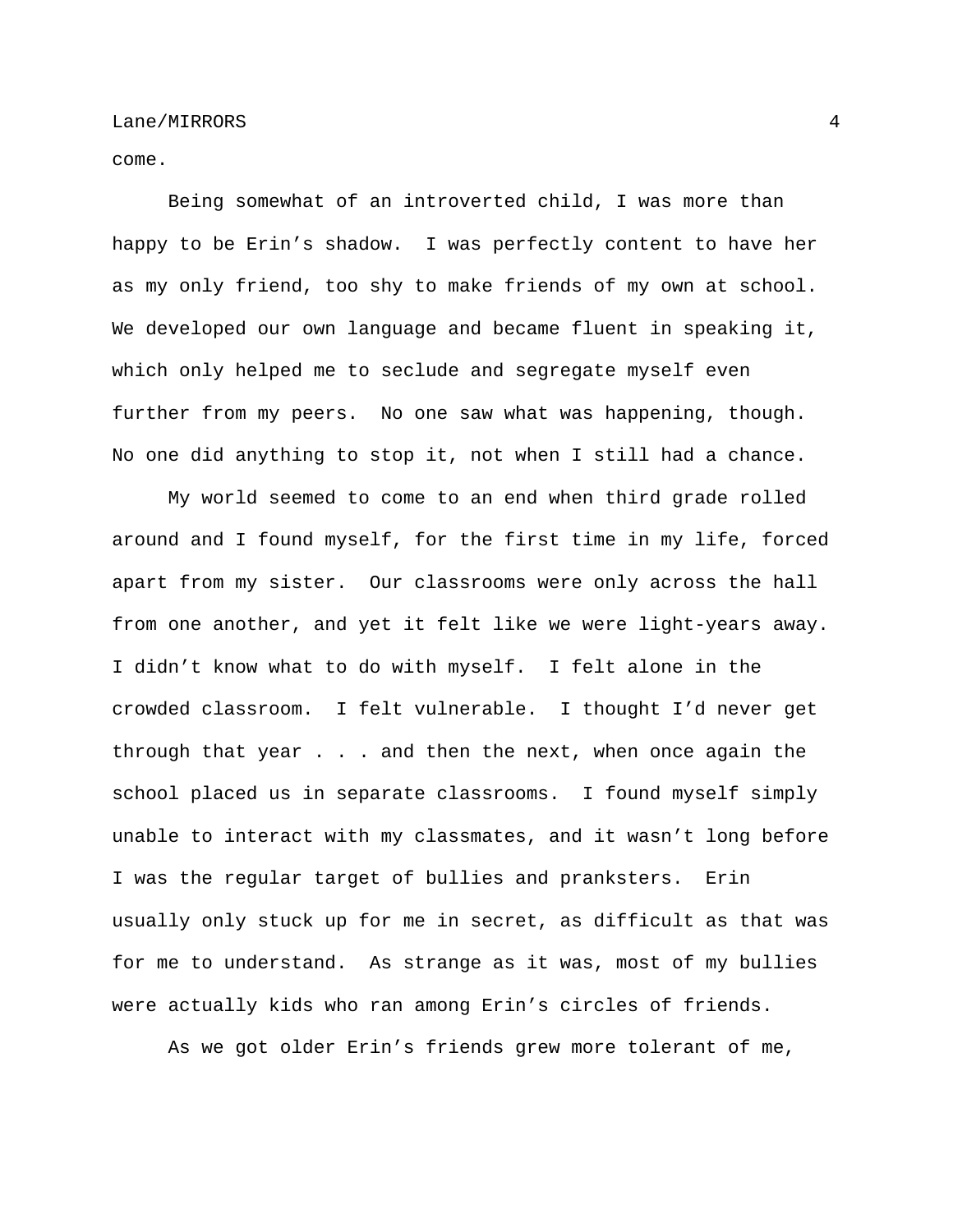although my social skills continued to remain seriously stunted. Erin didn't seem to mind. We both knew of no other life than one closely intertwined with the other, although I can see now how our level of co-dependence only worked to our detriment. I left all of my important life choices up to her: She took up smoking, so I took up smoking. She lost her virginity with an older guy, and then so did I. She dropped out of school and so, despite my honors classes and exceptional grades, I took my G.E.D. and left school, as well.

 As we shifted into adulthood, it seemed only natural when we moved out together. I began to develop some social skills, even making a few friends of my own, but I continued to live as Erin's shadow. She kept charge of our household, taking care of bills, shopping, and other business. I let her, seeing nothing wrong in my aversion toward handling such matters. I became disabled with agoraphobia, the fear or loathing of going outside, and it got to the point where I would only leave the house if I could do so with Erin. We both went to college for a while, but that came to an abrupt stop after Erin wound up pregnant and giving birth to her daughter, Heather.

 I ended up staying home with Heather while Erin worked. The arrangement seemed to work well enough, at least for a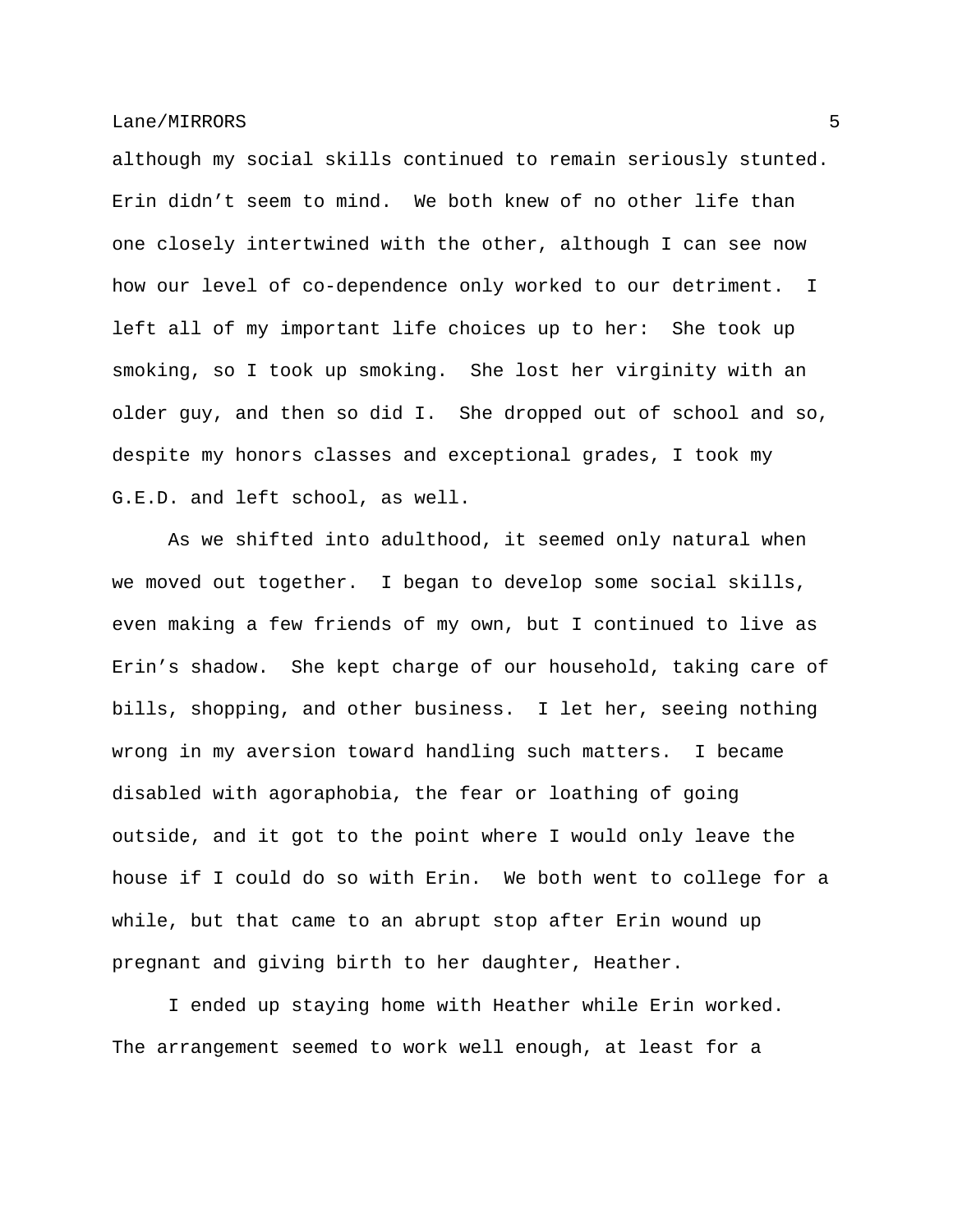while. Heather and I got along amazingly, Erin didn't mind working her various odd jobs, and we were able to make ends meet. Still, I began to long for more than what my life had become.

 I took a chance on love, moving across the state to be with a friend I had made a few years previously. That relationship ended up not working out, but it paved the way for other new relationships and new revelations. Only by living hundreds of miles away from Erin, I realized, would I learn to establish an actual identity of my own.

 It took the both of us far too long to shake the codependence our lives had, until then, groomed us to share. Even now, years after beginning my quest for independence, the impact of living for so long as Erin's shadow has left me with crippling social anxiety, intermittent agoraphobia, and a level of co-dependence with my husband that rivals that which I shared with Erin. I am an individual, but being "alone" – away from a "safe person" – sends me into a panic.

 I know that my identity crisis will likely never be completely over. I will always respond just as equally to two names, Lisa and Erin, because people will for the rest of our lives get the two of us confused, no matter what physical